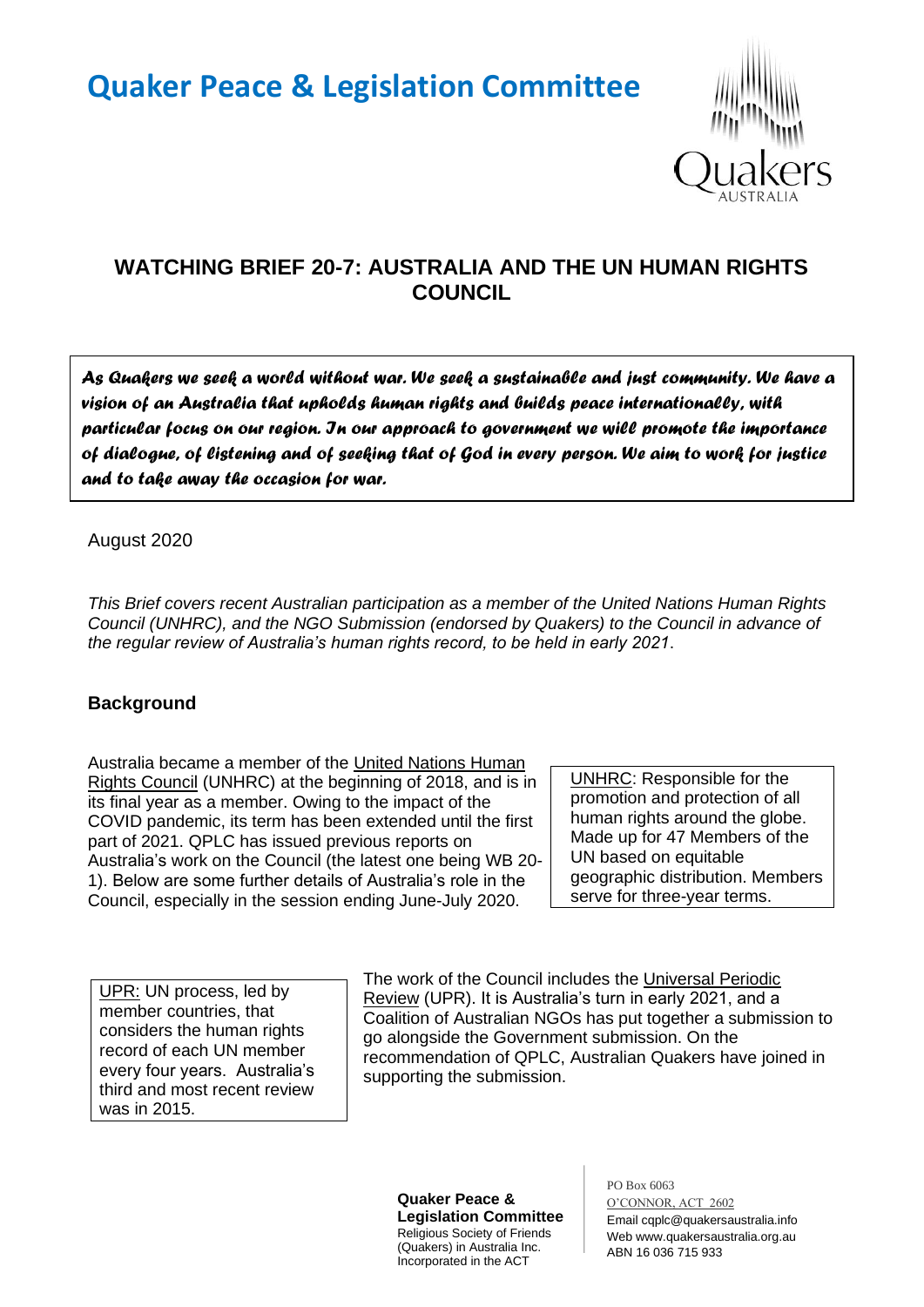#### **Australia's Approach to Membership of the Council**

When Australia stood for membership it indicated the following priorities for its contribution:

- Gender Equality advancing the rights of women and girls.
- Good Governance promoting stronger democratic institutions.
- Freedom of Expression protecting and promoting this.
- The Rights of Indigenous Peoples around the world.
- Strong National Human Rights Institutions and Capacity Building.

Australia's approach has been active, practical advocacy, sensitivity and fairness, and a willingness to speak out against human rights violations and abuses.

Australia's core objectives for its UNHRC term: abolition of the death penalty, equal rights for LGBTI people, and freedom of religion and belief.

The Department of Foreign Affairs and Trade (DFAT) has a longstanding policy of consulting NGOs about issues that need to be considered when preparing for the government's participation in the United Nations Fora on human rights. It has been usual for an annual day-long DFAT-NGO human rights meeting to be held in Canberra for this purpose, supplemented by submissions from NGOs throughout the year. Quakers have attended most of these events over the years. Regrettably the June meeting has had to be postponed until at least December 2020.

*If there are specific human rights concerns you wish QPLC to raise with DFAT, please let us know.*

\*\* \*\* \*\* \*\* \*\*

# **United Nations Human Rights Sessions 2020 (HRC43, HRC44, HRC45) UN General Assembly Third Committee meetings**

#### **Human Rights Council 43**

Following the suspension of HRC43 on 13 March due to the COVID-19 pandemic, the session resumed on 15 June and continued through to 23 June. Australia:

1. Raised concerns about human rights situations in: Bahrain, Burundi, Central African Republic, Cambodia, Cameroon, Chile, China, Democratic Republic of Congo, Democratic People's Republic of Korea (DPRK), Egypt, Eritrea, Hong Kong, Iran, Libya, Mali, Myanmar, Russia, Saudi Arabia, Sri Lanka, South Sudan, Syria, Ukraine, Venezuela, Yemen and Zimbabwe.

Third Committee works on issues relating to a variety of human rights questions including advancement of women, protection of children, indigenous issues, treatment of refugees, elimination of racism and racial discrimination and the right to self-determination. Among the social development topics are: youth, family, ageing, persons with disabilities, crime prevention, criminal justice and international drug control.

2. Expressed support for a two-state solution in which Israel and a future Palestinian state co-exist in peace and security within internationally recognised borders [part of a multi-country statement on 27 February 2020].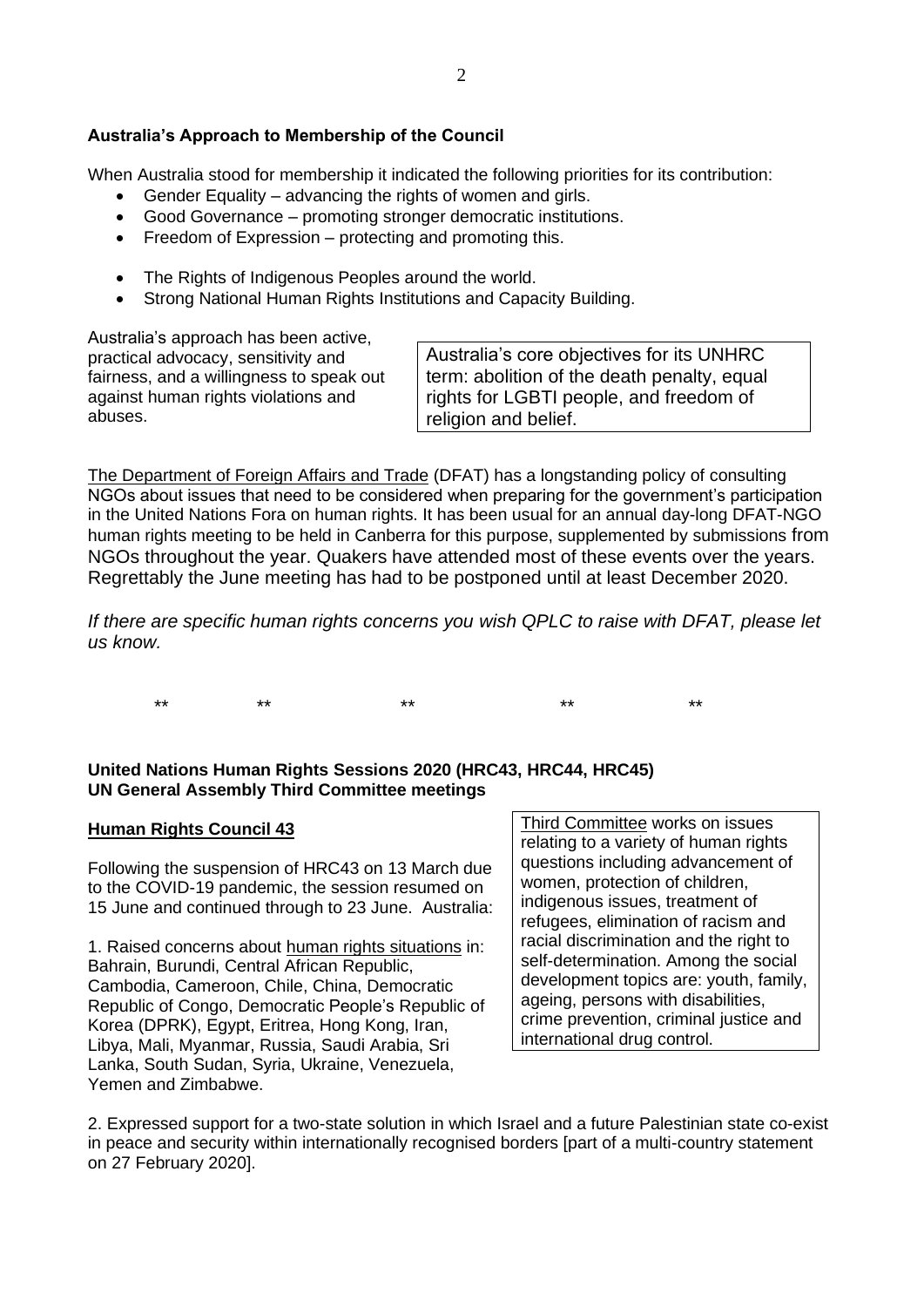3.Led a [Pacific joint statement](https://www.dfat.gov.au/sites/default/files/43rd-hrc-pacific-joint-statement-item-8-women-multilateralism.pdf) on women and multilateralism, delivered by the Marshall Islands (RMI).

4.Co-sponsored 22 resolutions of 39, including on the human rights situations in DPRK, Georgia, Iran, Myanmar, Nicaragua, South Sudan and Syria, and on the 2030 Agenda for Sustainable Development, birth registration, persons with a disability, freedom of opinion and expression, freedom of religion or belief, combatting intolerance and violence against persons based on religion or belief, the prevention of genocide, human rights through sport, mental health, the mandate of the Special Rapporteur on the sale and sexual exploitation of children, the mandate of the Special Rapporteur on minorities, the mandate of the Special Rapporteur on torture, the mandate of the Special Rapporteur on human rights defenders, regional arrangements for the promotion and protection of human rights and the right to work.

5. Voted against China's resolution on mutually beneficial cooperation, and delivered an [explanation of vote](https://www.dfat.gov.au/sites/default/files/43rd-hrc-statement-explanation-of-vote-promotion-of-mbc-field-of-hr.pdf) at action, outlining Australia's concern with terminology in the resolution that undermines long-established principles with regards to the promotion and protection of human rights.

6. During an urgent debate on racism on 16 June, Australia delivered a [national statement](https://www.dfat.gov.au/sites/default/files/43rd-hrc-national-statement-urgent-debate-on-racism.pdf) during the debate, expressing support for addressing and eliminating racism globally. The HRC also adopted by consensus a related South African-led resolution on 'The promotion and protection of the human rights and fundamental freedoms of Africans and of people of African descent against excessive use of force and other human rights violations by law enforcement officers' on 19 June. Australia made a [general](https://www.dfat.gov.au/sites/default/files/43-hrc-statement-at-action-resolution-on-human-rights-of-africans-and-people-of-african-descent-against-police-brutality.pdf)  [comment](https://www.dfat.gov.au/sites/default/files/43-hrc-statement-at-action-resolution-on-human-rights-of-africans-and-people-of-african-descent-against-police-brutality.pdf) at action, expressing our support for addressing racism and violence against Africans and people of African descent.

In response to race-related events in the USA, the UN African Group called on the Human Rights Council to organize an Urgent Debate on racism, systemic racism, police brutality against persons of African descent and violence against peaceful demonstrations to call for an end to be put to these injustices.

#### **Human Rights Council 44**

HRC44 commenced on 30 June and ran through until 17 July.

Gender and women's human rights were a focus of this session. Australia advocated for equality, empowerment, and combatting violence and discrimination against women in a range of gender-focussed discussions and resolutions during the session.

The Foreign Minister and Minister for Women Marise Payne delivered a video statement for the panel discussion on COVID-19 and the Rights of Women and Girls [14 July]. The Ambassador for Gender Equality Julie-Ann Guivarra also delivered a video statement at the Interactive Dialogue with the Working Group on the Elimination of Discrimination against Women and Girls [7 July]. The videos and transcripts of these statements can be found at

<https://www.dfat.gov.au/international-relations/themes/gender-equality/Pages/gender-equality>

2. Australia led a new resolution on 'The contribution of respect for all human rights and fundamental freedoms to achieving the purposes of the Charter of the United Nations'. The text marked the 75th anniversary of the UN and its Charter and reaffirmed agreed concepts underpinning the international human rights system such as the universal, indivisible, interdependent, interrelated and mutually reinforcing nature of all human rights and fundamental freedoms. It was overwhelmingly endorsed by the HRC, with 41 votes in favour, 6 abstentions and no votes against.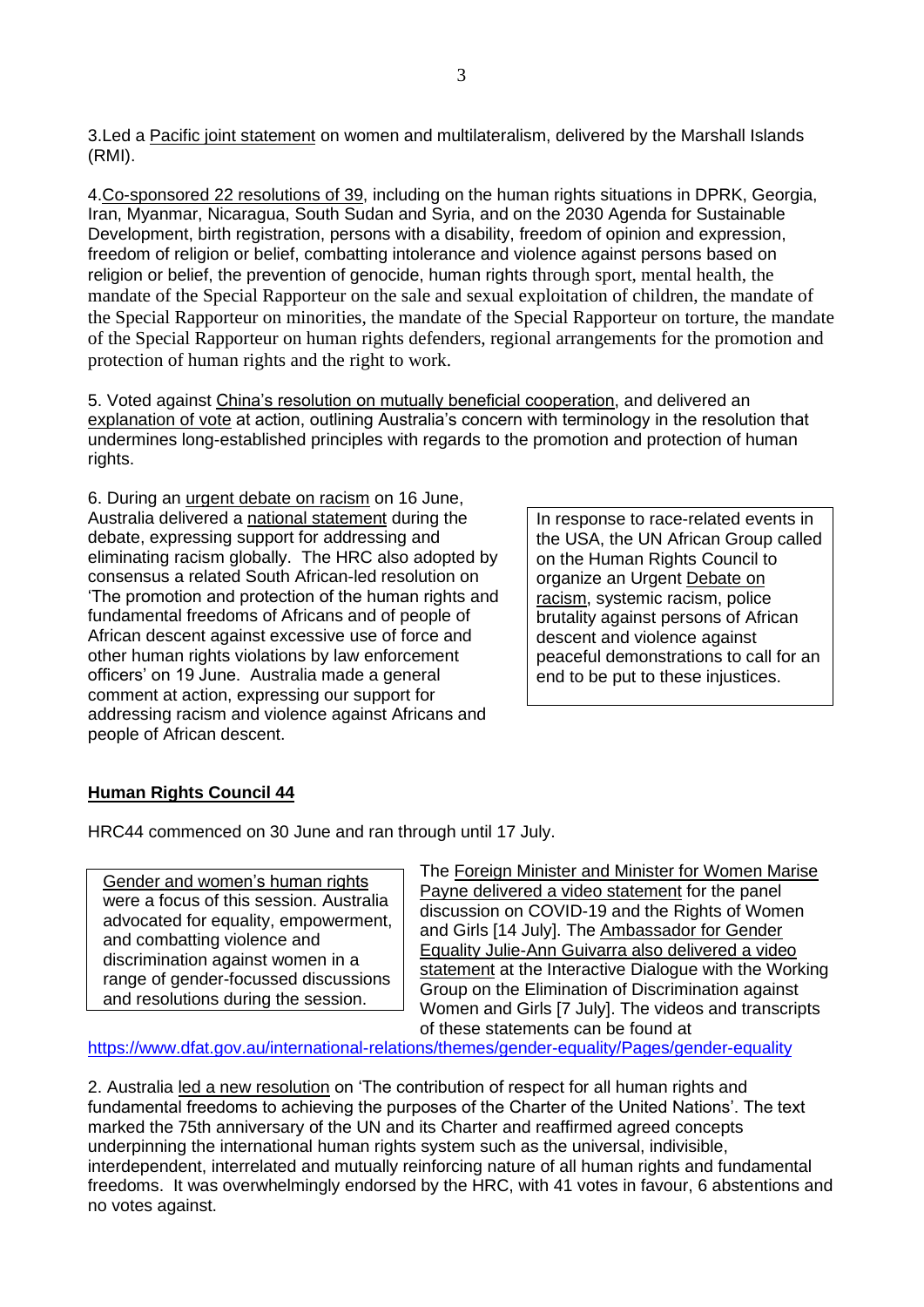3. Australia engaged on a range of country situations in this session, including the Philippines, Myanmar, Eritrea, and the situations in Xinjiang and Hong Kong. Australia delivered a statement strongly condemning the 27 June terrorist attack on the Afghanistan Independent Human Rights Commission.

4. Australia was on the core groups for three other resolutions this session, two relating to the independence of the judiciary and a resolution on the situation of human rights in Eritrea. We cosponsored an additional 11 out of 23 resolutions, including on the human rights situation in Syria, discrimination against women, the rights of people with disabilities, business and human rights, and trafficking in persons, especially women and children.

# **Universal Periodic Review 36 and 37**

The UN Human Rights Council decided to postpone the 36<sup>th</sup> and 37<sup>th</sup> Sessions of the Universal Periodic Review (UPR36 and UPR37). UPR36, scheduled to take place from 4 to 15 May 2020, was postponed to 2 to 13 November 2020 and UPR37 will be postponed until 18 – 29 January 2021.

Australia's appearance at UPR37 has been confirmed for 25 January 2021.

The UPR is an opportunity for other nations to identify human rights problems in Australia and recommend possible solutions. Australian human rights experts, with NGOs and community groups, developed a 'scorecard' report endorsed by over 200 organisations (including Australian Quakers).

UPR Reviews are based on three reports: information provided by the country under review, information prepared by the UN Office of the High Commissioner for Human Rights based on official UN reports, and credible information provided by national human rights institutions and non-government organisations in the country under review. Australian Friends endorsed the Australian NGO report.

The report was prepared by the Human Rights Law Centre, the Kingsford Legal Centre, and the Castan Legal Centre. The full report can be obtained at [https://www.hrlc.org.au/news/2020/7/20/australias-human-rights-scorecard-australias-](https://www.hrlc.org.au/news/2020/7/20/australias-human-rights-scorecard-australias-2020-united-nations-upr-ngo-coalition-report)[2020-united-nations-upr-ngo-coalition-report](https://www.hrlc.org.au/news/2020/7/20/australias-human-rights-scorecard-australias-2020-united-nations-upr-ngo-coalition-report)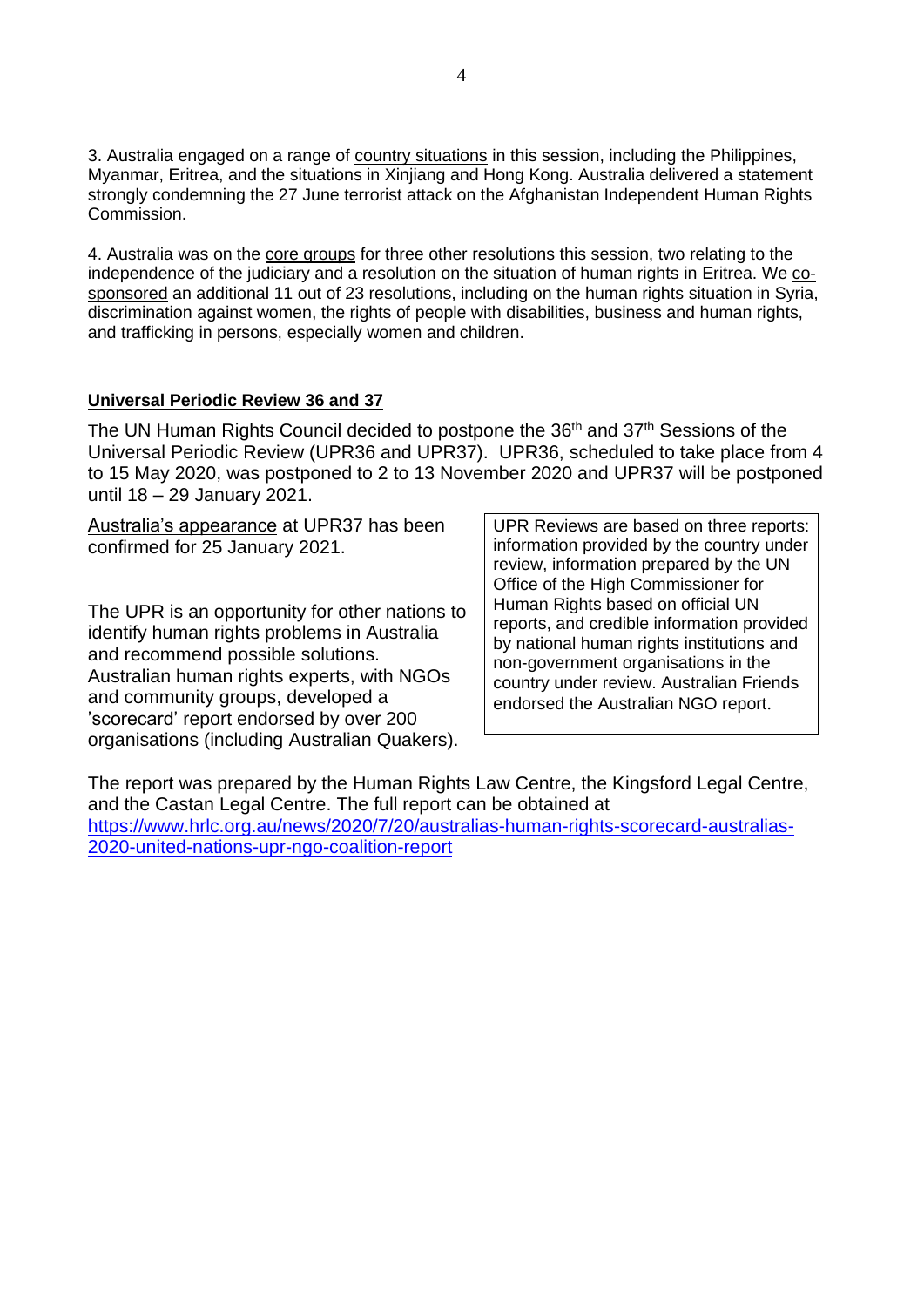# **Key points from the NGO report which provide a useful framework for follow-up action by Friends and others.**

# CONSTITUTIONAL, LEGISLATIVE AND INSTITUTIONAL FRAMEWORK

- Hold a referendum to revise the Constitution to recognise Aboriginal and Torres Strait Islander Peoples' rights, remove racist elements and include an anti-discrimination clause. Australia must establish an Aboriginal and Torres Strait Islander elected representative Voice to Parliament and establish a Makarrata and Truth and Justice Commission to develop a treaty with the First Peoples of Australia.
- Introduce a comprehensive, judicially enforceable national Charter of Human Rights and Freedoms that protects the whole community. Similar charters must be introduced in states and territories.
- Incorporate the UN Declaration on the Rights of Indigenous Peoples into domestic law, establish an independent body to oversee its implementation in consultation with Aboriginal and Torres Strait Islander Peoples, and include UNDRIP in the *Human Rights (Parliamentary Scrutiny) Act*.
- Urgently compensate all members of the Stolen Generations, as recommended by the Bringing Them Home Report.
- Within three years, ratify the Convention on Migrant Workers, along with key points of other international agreements.

#### ABORIGINAL AND TORRES STRAIT ISLANDER PEOPLES

- Amend all policy and legislative regimes that impact Aboriginal and Torres Strait Islander rights to practice cultural traditions; facilitate Aboriginal and Torres Strait Islander decision making in regulatory water and land management bodies; and provide finances for Aboriginal and Torres Strait Islander communities to develop climate change mitigation strategies.
- Amend the Native Title Act to include free, prior and informed consent; remove power to compulsorily acquire native title lands and extinguish native title rights; and include compensation regardless of date of extinguishment. Establish a Makarrata Commission to develop a treaty with Aboriginal and Torres Strait Islander Peoples within 3 years.

#### REFUGEES AND ASYLUM SEEKERS

• Ensure its asylum processes and border management policies fully comply with its international obligations, including the principle of non-refoulement. Repeal mandatory detention and introduce legislative criteria to guide individual decisions to detain. Immigration detention must be subject to maximum timeframes and independent review. End offshore processing.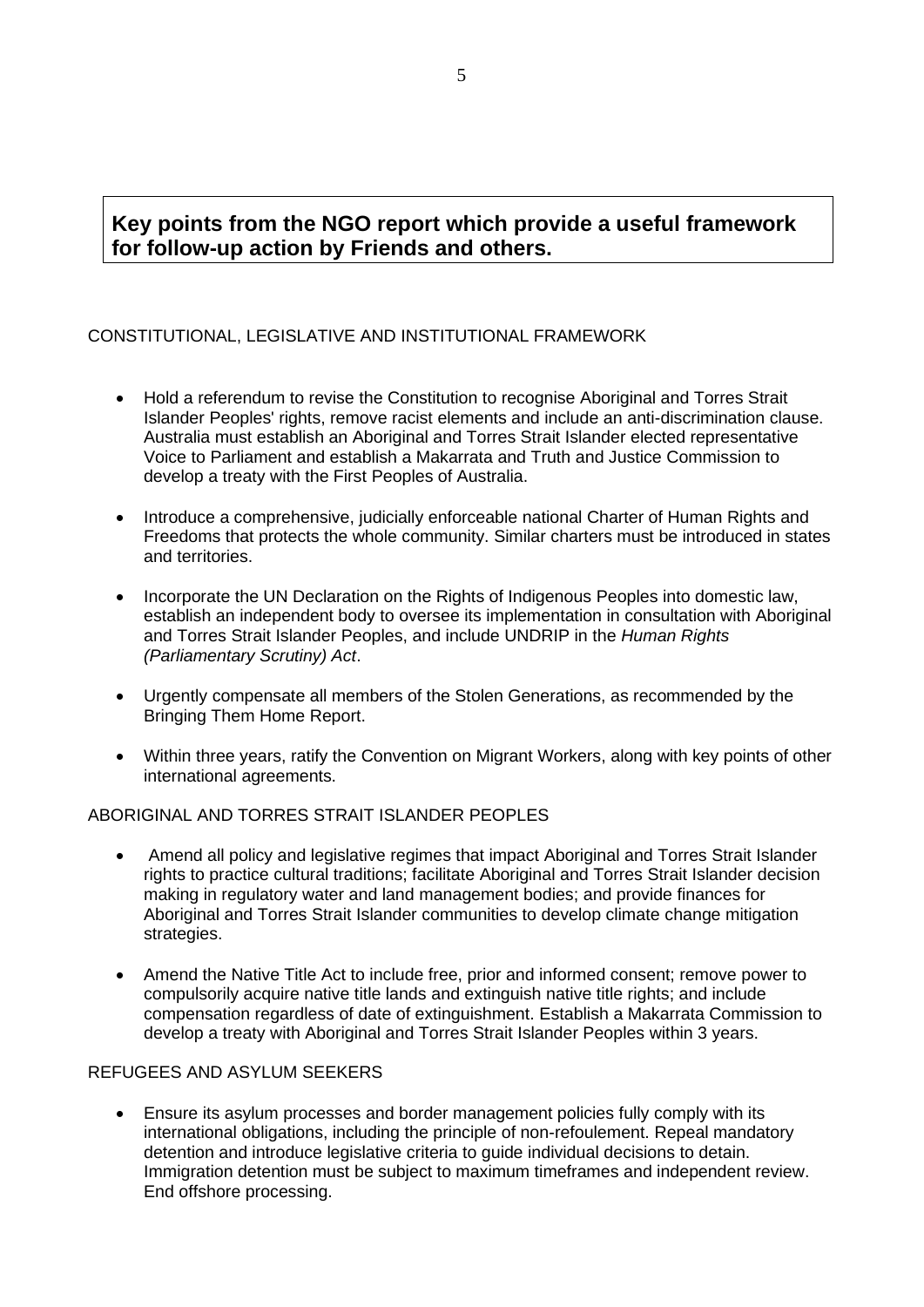#### CULTURALLY AND LINGUISTICALLY DIVERSE PEOPLE AND COMMUNITIES

• Ensure that CALD people – particularly in rural and regional areas – have equitable access to services, support and opportunity. Ensure a fair and non-discriminatory migration and citizenship policy which recognises the importance of family, and promotes full public participation.

#### OLDER PEOPLE

• Strengthen its aged care system, ensuring it reflects Australia's human rights obligations, including appropriate funding to remove waitlists. Fund the recommendations of the 2016 Willing to Work National Enquiry into employment discrimination.

SEXUAL ORIENTATION, GENDER IDENTITY AND EXPRESSION, AND SEX **CHARACTERISTICS** 

• Advance reforms in remaining states which impose unjust hurdles (including requirements for surgery) on people seeking official identity documents reflecting their gender; implement recommendations on ending harmful practices (including forced and coercive medical interventions) to ensure the bodily integrity of children with intersex variations; ensure access to redress, independent affirmative peer support and psychosocial support for people with intersex variations and their families.

#### PEOPLE WITH DISABILITY

• The new NDS must be properly resourced through a robust National Disability Agreement between all levels of Government. Transparent monitoring and evaluation of outcomes for people with disability must be linked to accountability measures across Governments, ensuring targets are met. Modify, repeal or nullify laws, policies and practices which deny or diminish equal recognition before the law. Australia must eliminate restrictive practices, involuntary treatment, forced sterilisation and medically unnecessary interventions of people with disability.

#### **CHILDREN**

• Establish a national prevention, early intervention and reunification program to prevent child protection involvement, with significant Aboriginal and Torres Strait Islander communitycontrolled service provision, within two years. Establish a national commissioner for Aboriginal and Torres Strait Islander children and young people within one year. Develop a national Action Plan for Inclusive Education and urgently end restraint and seclusion of children with disability.

#### WOMEN

• Implement gender responsive budgeting which considers the needs and impacts of expenditure on a diverse range of women, underpinned by intersectional data and research. Australia must implement the *Safety First in Family Law Plan.* Address economic inequality, including addressing women's unpaid caring work and gendered gaps in wages and retirement savings.

#### EQUALITY AND NON-DISCRIMINATION

• Enact a comprehensive Equality Act that addresses all prohibited grounds of discrimination, promotes substantive equality and provides effective remedies, including against systemic and intersectional discrimination.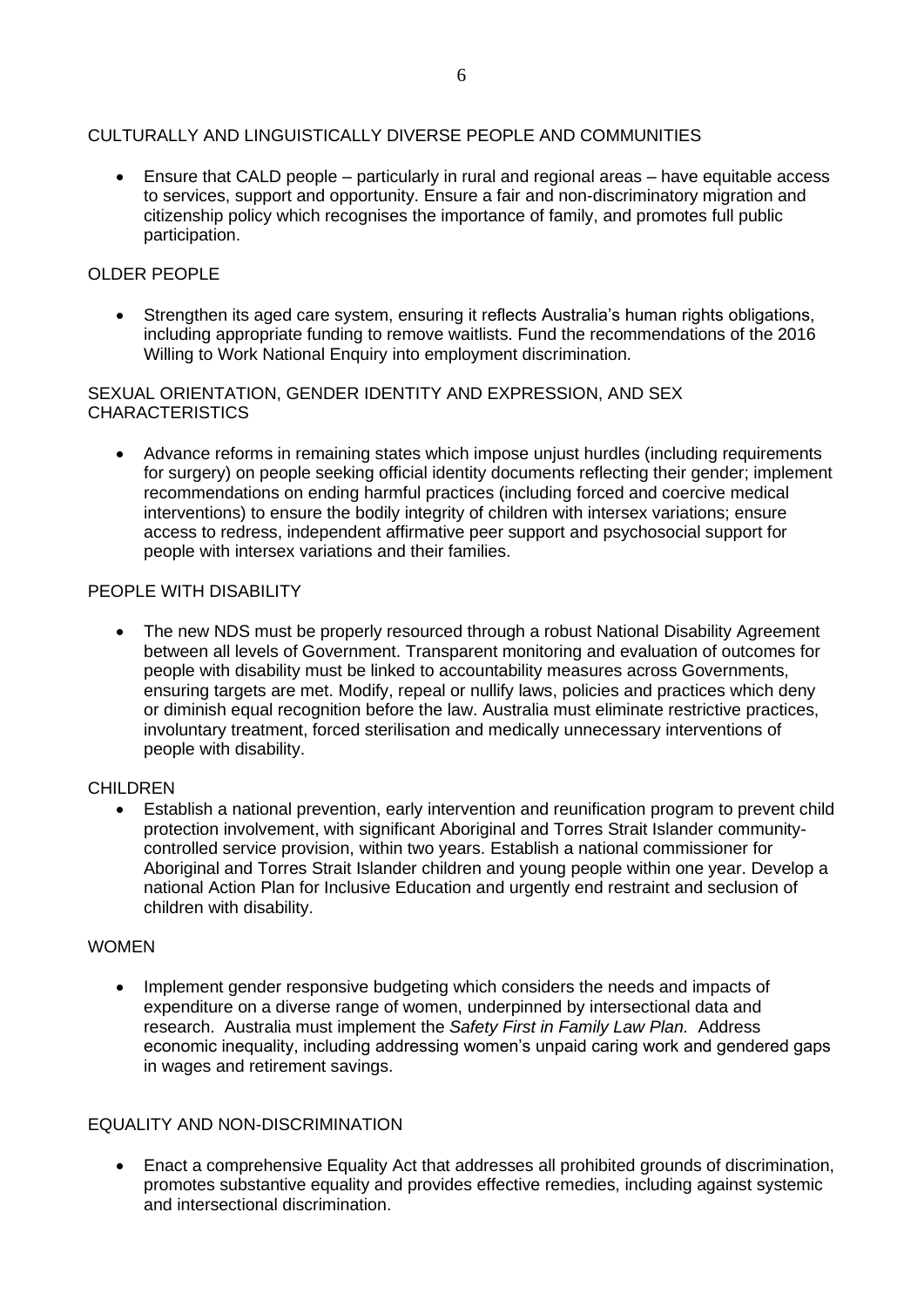#### DEMOCRATIC RIGHTS AND FREEDOMS

• Repeal laws criminalising peaceful protest and recommit to facilitating peaceful protests. Repeal laws criminalising public interest reporting and strengthen journalist warrant obligations. Strengthen existing protections for whistleblowers and enable public disclosure of serious wrongdoing within intelligence and defence agencies.

#### ACCESS TO JUSTICE AND THE CRIMINAL JUSTICE SYSTEM

- Restore dedicated funding for Aboriginal and Torres Strait Islander Legal Services.
- Reform the criminal justice system to make prison a last resort, and provide greater rehabilitative and diversionary options for overrepresented groups.

#### PRISONS and POLICE

• Fully implement the findings of the Royal Commission into Deaths in Custody and the NT Royal Commission, including closing Don Dale detention centre. End prison construction and expansion and instead resource preventative and diversionary programs to reduce imprisonment. Conduct a comprehensive audit into policing law.

#### POVERTY

• Increase allowance payments so that people can afford the basics, and index to wage inflation. Replace compulsory cashless debit and income management schemes with voluntary models which are non-discriminatory in design and implementation. End all automated debt collection processes based on flawed debt calculation methods and refund anyone who has repaid a robodebt.

#### HOUSING AND HOMELESSNESS

• Develop a national homelessness and affordable housing strategy, with goals and targets underpinned by substantial funding in services, stock and support. Increase investment in new social housing that meets diverse housing needs.

#### HEALTH

• Establish an ongoing mechanism for assessing and funding illness prevention. Improve systems for implementing accurate, evidence-based and timely public health interventions to mitigate the health impact of climate change.

#### CLIMATE CHANGE

- Increase its 2030 emissions reduction target to at least 45%, and set a target of net zero emissions before 2050. By 2021, put a price on carbon and use the revenue to support vulnerable groups; put in place a plan to phase out coal exports; shift to 100% renewable energy before 2035; and end fossil fuel subsidies by 2025.
- Develop a rights and equity based adaptation plan, establish a just transition authority with sensitivity to multiple and intersecting forms of discrimination, and adequately resource both.

#### BUSINESS AND HUMAN RIGHTS

• Renew its efforts to develop a National Action Plan on Business and Human Rights and provide effective pathways to remedy for corporate human rights violations. Require companies emitting greater than 25,000 tCO2-e per annum to reduce their emissions consistent with the goals of the Paris Agreement, while respecting human rights in a swift, just transition to a net zero economy.